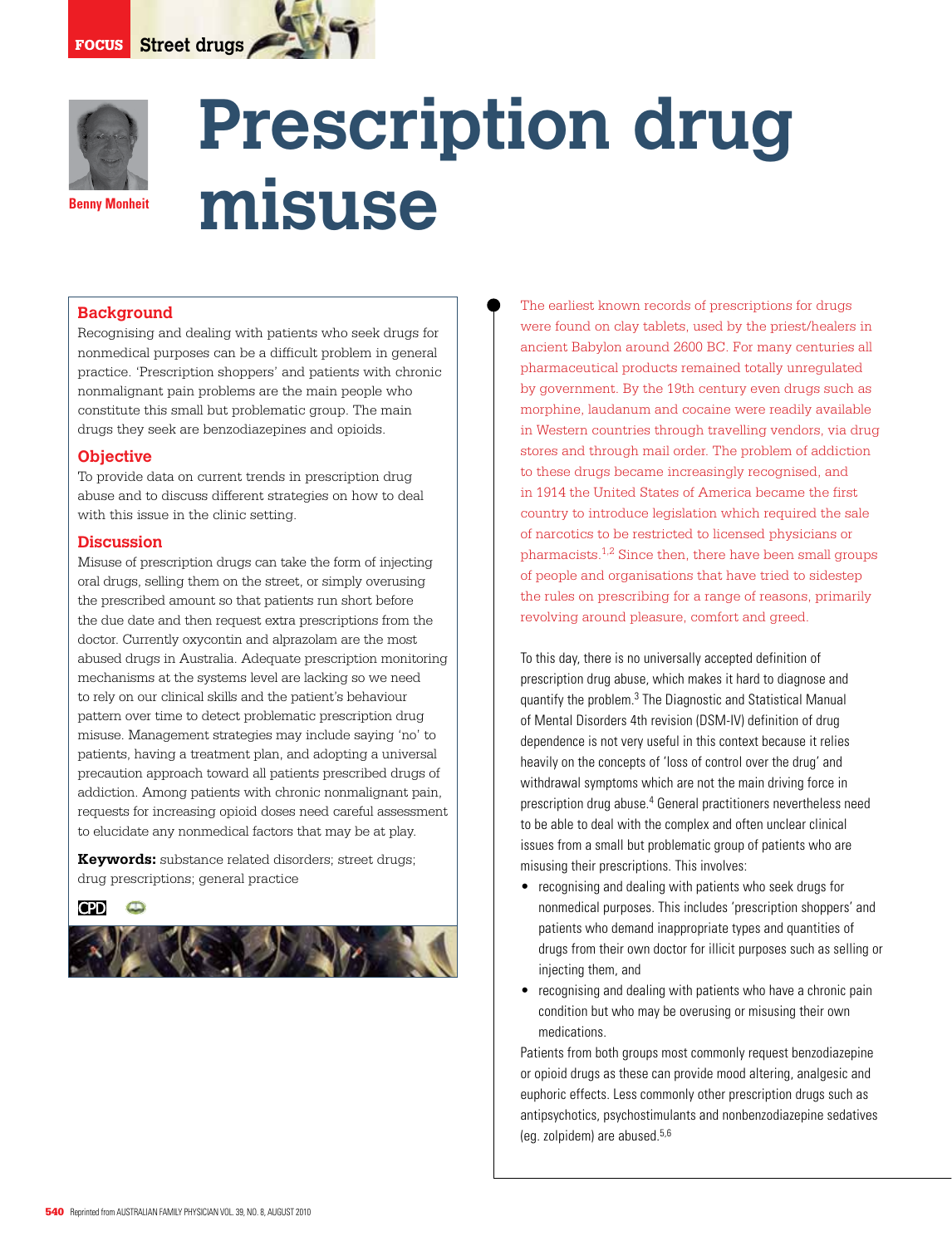

Emerging research is now helping to place pain control and addictive disorders on a continuum rather than as two totally separate conditions affecting different patients. In the clinical arena, both pain specialists and addiction medicine doctors routinely prescribe potentially abusable drugs to achieve therapeutic effects. Both groups of doctors continually negotiate with their patients and try to overcome prejudiced perceptions from the public and the medical field. They can learn from each other.7

## **Prescription data**

The data reviewing opioid prescribing in Australia was recently published by Leong et al<sup>8</sup> using information from the Health Insurance Commission. They showed that the number of different opiate formulations on the Pharmaceutical Benefits Scheme (PBS) rose from 11 in 1992 to 70 in 2007. During these 15 years there has been considerable increase in the use of prescription opioids in Australia. The total number of PBS opioid prescriptions increased from 2.4 million in 1992 to 7.0 million per year in 2007. Oxycontin had the steepest rise and tramadol (which is a synthetic analogue of codeine) also increased rapidly in use since its introduction in 2000 (*Figure 1*).

 The data on benzodiazepine prescribing has also showed changing prescribing patterns over the past 7 years. The information shown in Table 1 was taken from PBS data published by the Australian Government. In spite of a significant overall reduction in benzodiazepine prescribing, alprazolam sales rose by 28%.<sup>9</sup> Private prescriptions (non-PBS) for alprazolam comprised on average an



of opioid prescribing in Australia from 1992 to 2007. Internal Med J 2009;39:676–81

additional 32% of prescriptions per year, based on estimates from the Australian Statistics on Medicines.<sup>10</sup>

# **Is there a problem?**

The extent to which these legitimate and useful medications from the benzodiazepine and opioids family are abused in Australia is not clearly known and understood. We still lack the data systems to monitor the situation adequately in Australia.11 It is unclear, for example, to what extent the increasing use of all types of analgesics reflect the increasing prevalence of chronic nonmalignant pain or just the greater willingness by doctors to prescribe opioids for existing conditions. The increasing number of people with cancer being treated out of hospital (and hence on the PBS) could also be a contributing factor to rising opioid prescriptions.

But trends of increasing abuse of prescription drugs around the world has been reported by the United Nations.12 In particular, health experts from the United States of America and Canada have expressed increasing concern at the evidence of a strong correlation between rising opioid sales and increasing opiate related mortality. In the USA, unintended drug deaths increased by 68% during 1999–2004, mostly due to opioid analgesics.<sup>13,14</sup> In Australia, data exists on injecting pharmaceuticals. In 2008, the proportion of injecting drug users at needle exchange centres around Australia who reported injecting morphine or other pharmaceutical opioids increased from 7% in 2002 to 15% in 2008. Opioid medications were the third most common drug injected after heroin and amphetamines among this group of drug users.15

 The potent short acting benzodiazepine alprazolam is also well known to illicit drug users. The Medical Practitioners Board in Victoria issued a warning to all doctors in 2009 that 'recent evidence suggests that alprazolam is more subject to nonmedical use and causes a disproportionally higher levels of serious harm than other benzodiazepines'.16 In particular, traffic accidents, aggressive behaviour and withdrawal difficulties are listed as prominent alprazolam related problems. The Medical Practitioners Board and the Royal Australian and New Zealand College of Psychiatrists now recommend that alprazolam has a very limited role in the treatment of panic disorder and anxiety, and that other means should be used as first line treatment.<sup>16</sup>

 The warning signs for doctors that one of their patients may be abusing prescriptions are outlined in Table 2. This information is abridged from the 2008 New South Wales Health Department Bulletin which can provide further details.<sup>17</sup>

| Table 1. PBS prescriptions for benzodiazepines 2002 and 2009 |           |           |           |             |              |
|--------------------------------------------------------------|-----------|-----------|-----------|-------------|--------------|
|                                                              | Diazepam  | Oxazepam  | Temazepam | Alprazolam* | <b>Total</b> |
| 2002                                                         | 1 576 625 | 1 220 936 | 2 237 733 | 324 110     | 5 359 404    |
| 2009                                                         | 1 639 952 | 1 015 080 | 1 840 222 | 413 526     | 4 908 780    |
| % change                                                     | $+4%$     | $-17%$    | $-18%$    | $+28%$      | $-8%$        |

\* Private prescriptions (non-PBS) for alprazolam comprised on average an additional 32% of prescriptions per year, based on estimates from the Australian Statistics on Medicines<sup>10</sup>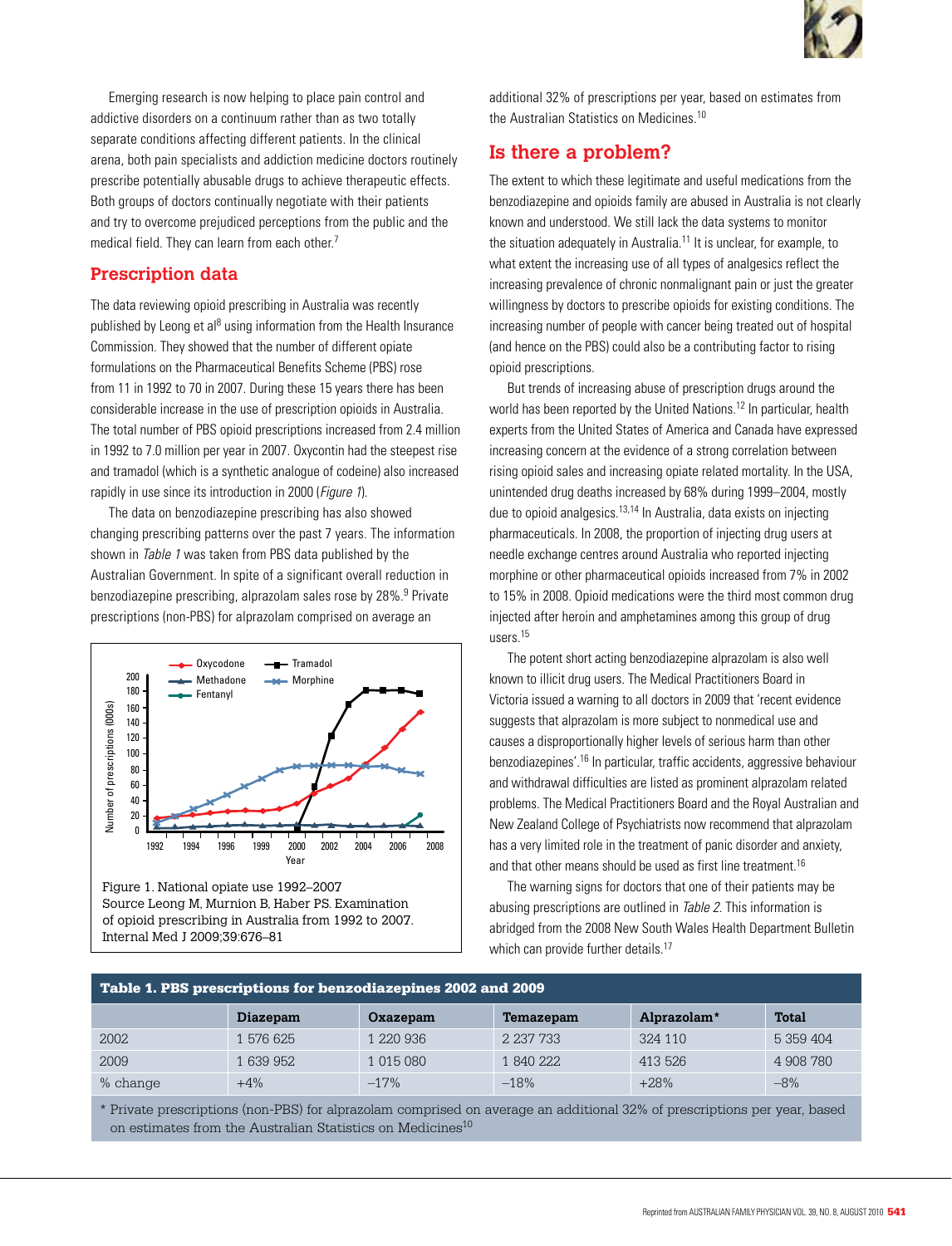

## **Prescription shoppers**

Most GPs are familiar with 'prescription shoppers' (sometimes called 'doctor shoppers'). These people go from doctor-to-doctor seeking prescriptions for drugs for nonmedical purposes where each doctor is unaware of supply by the others. The drugs are sought for a range of reasons. These include euphoria, and self medication of pain, anxiety and depression, but in some cases they are sought for amelioration of heroin withdrawal symptoms or purely for financial gain. (An 80 mg Oxycontin tablet or 100 mg MS Contin sells on the streets of Melbourne, Victoria for \$50, a similar street price as for a cap of heroin, and 2 mg alprazelam can be bought for \$5 per tablet.<sup>18,19</sup>)

 These patients often seem to target new or overseas trained doctors and female doctors, but they are a challenge to any GP with their persuasive stories, urgent requests and occasionally even threatening manner.

 The Commonwealth Government tries to keep track of these patients through the Medicare Prescription Shopping Information Service. Doctors can access this service 24 hours a day through the hotline on 1800 631 181 to find out if a particular patient is known to be a prescription shopper. The patient's consent is not required for this inquiry. The criteria Medicare uses for defining someone as a prescription shopper is if in any 3 month period the patient gets prescriptions from six or more different prescribers, or obtains 50 or

#### Table 2. Behaviours exhibited by a patient that may raise suspicion of 'prescription shopping' (especially one who is new to the practice)

- • Arriving after regular hours or wants an appointment toward the end of office hours
- • Stating that he/she is travelling through, visiting friends or relatives
- Exaggerating or feigning medical problems
- Providing a convincing, textbook-like description of symptoms but giving a vague medical history
- Providing an old clinical report and/or X-ray (often from interstate) in support of their request
- Declining a physical examination or permission to obtain past records or undergo diagnostic tests
- Unwillingness or inability to provide the name of regular doctor, or stating that the doctor is unavailable
- • Claiming to have lost a prescription, or forgotten to pack their medication, or saying their medication was stolen or damaged
- • Showing an unusual knowledge about opioid medications
- • Stating that specific nonopioid medications do not work, or that he/she is allergic to them
- • Pressuring the doctor by eliciting sympathy or guilt or by direct threats

Source New South Wales Medical Board. Responsible opioid prescribing: identifying and handling drugseeking patients. Board News December, 2008

more PBS pharmaceuticals or obtains 25 or more pharmaceuticals targeted by Medicare.<sup>20</sup>

Doctors need to be registered with the service to obtain information about a patient. If the patient gives written consent to the doctor (via a PBS release form), a more detailed list regarding the PBS drugs used by the prescription shopper is made available to the doctor. There is, however, a time delay in providing this data of some weeks. There have been repeated calls by the profession for the government to provide 'real time data' on their patients' prescription use, accessible via the doctor's desktop computer. This, it is felt, would greatly assist in detecting prescription shoppers, but privacy and confidentiality issues would need to be addressed, and technological barriers would need to be overcome in order to provide a secure Australia wide drug monitoring service.21

 Medicare Australia receives approximately 24 000 inquiries per year from doctors who suspect their patients may be prescription shoppers. This number of calls increased last year by 18% from the previous year.14 It has been estimated that there are more than 20 000 prescription shoppers in Australia in any 3 month period.<sup>17</sup>

## **Dealing with prescription shoppers**

Once a suspected drug seeker is in the GP's consulting room, the doctor needs to decide on a strategy of dealing with their request. A number of articles have been written by GPs, health departments and medical boards on this issue as it is a recurring area of concern to all these groups.22,23

 The basic strategy options open to GPs are either to say no to the request, or to try to engage the patient in a treatment program.

### **Option 1. Just say no and discharge the patient (Case study 1)**

The emphasis here is on getting to the issue of the patient's drug seeking request quickly and responding in a clear and respectful way with the explanation that the doctor chooses not to prescribe. Reasons for nonprescribing need to be clear and short, eg. 'it's my choice', or 'it's clinic policy' which gives the patient no room to manoeuvre.

Role plays with doctors, especially registrars, has shown that some doctors initially feel embarrassed or too shy to say no to their patients' drug requests. Training techniques aim to overcome this handicap with some assertive skills training and practise, and data on drug misuse and its adverse health consequences.<sup>24</sup>

 Other strategies that some clinics have found helpful are to develop a clinic policy on prescribing drugs of addiction. This forces clinic staff to think about the issue within their local context and helps to ensure that a consistent message is given by all doctors. Some clinics put up signs in the waiting room stating that no drugs of addiction will be prescribed to new patients.<sup>23</sup> Some doctors may also find it helpful to say to a demanding patient that the health department does not allow them to prescribe that type of addictive drug, which then takes the emphasis away from the doctor. This has been dubbed 'borrowed protection'.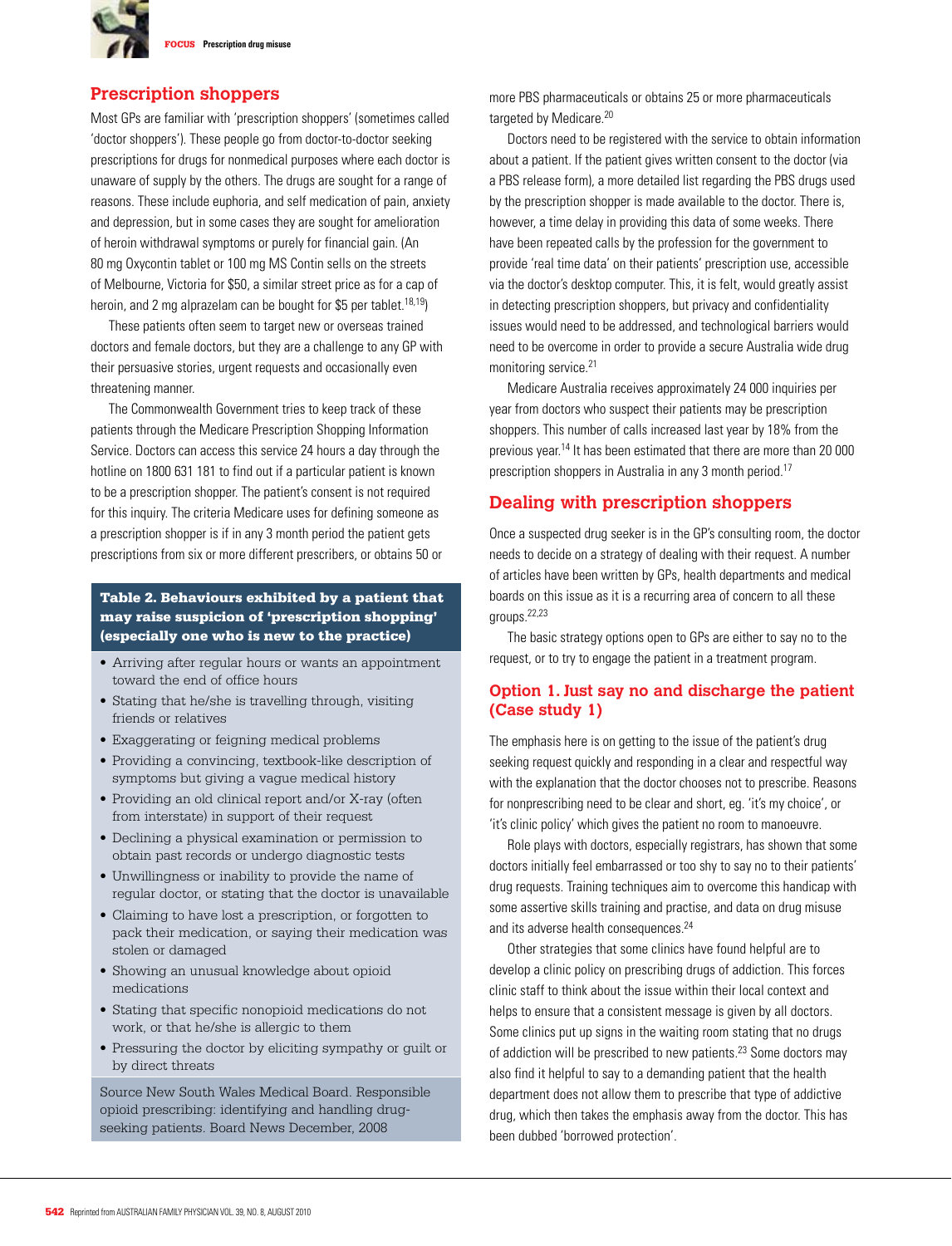

## **Case study 1**

Patient: I have just come down from the country and I can't sleep at the backpackers. If I don't get some sleep soon... Doctor: In what way do you think I might be able to help? Patient: Oh, I just wondered if I could get some more valium... Doctor: I don't prescribe drugs like valium.

Patient: Oh, why is that?

Doctor: Because they're addictive drugs that cause a lot of problems, and I choose not to prescribe them.

Patient: Well, how about serepax?

Doctor: I've already said I don't prescribe valium or any of those kind of tablets, and that includes serepax. I am happy to try to help in other in other way I can, but not with those sort of tablets.<sup>23</sup>

## **Option 2. Prescribe the drug requested, but with the aim of engaging the patient in a harm reduction treatment program (Case study 2)**

The doctor who takes this option needs to quickly check the history with the previous prescriber, establish the diagnosis and results of previous tests, and check for prescription abuse history with Prescription Shopping Information Service. The next step would be to develop a treatment plan with the patient and a set the ground rules established for future prescribing. This may include a plan to step-wise reduce the dose of the drug of addiction. To facilitate this it may be useful to involve other services in the treatment plan, thus sharing the workload and broadening the treatment approach beyond just prescribing drugs.

 However, some GPs can be naive and too trusting and not recognise that they are being manipulated by the patient who only wants drugs for nonmedical use (Table 2). Patients' stories that they will have a convulsion or become psychotic or relapse into heroin use if they don't get their drug of choice is hardly ever evidence based. Doctors also need to be careful not to get caught up in the patient's dramas and tales of woe. There are risks for the doctor involved in this approach.

Doctors who need help to deal with the manipulative patient can seek this from peers, clinical supervisors, drug and alcohol advisory services or medical defence insurance organisations.

# **Case study 2**

Doctors getting into difficulty with patients seeking prescriptions for drugs of addiction is an ongoing issue before the Medical Board. In a decision to deregister a practitioner in relation to inappropriate prescribing matters the Medical Tribunal notes that:

'Overall, the flavour of the respondent's evidence was that he was the slave to the patient's request for drugs, he could counsel and advise them to reduce but in the end he submitted to their demands. The tribunal finds this demonstrates both a lack of insight but also a failure to exercise his responsibilities as a medical practitioner'.33

## **Chronic pain patients and addiction**

The management of patients diagnosed with chronic nonmalignant pain is a growing public health issue. Studies in Australia, New Zealand and Europe show that 5–10% of the population have severe persistent pain.13 Some of these patients are prescribed opioids by their GP or specialist for pain management. However, the role of opioids remains controversial in managing chronic nonmalignant pain as the evidence of effectiveness is inconclusive (see the recent Cochrane review by Noble et al<sup>25</sup>). This can result in inconsistent advice given to GPs by various specialists on management issues. Some are comfortable recommending opioids, others are not because they are worried about the risk of diversion, adverse effects and addiction.

 In reality, all patients on long term opioids become physically dependent and get withdrawal symptoms if they suddenly stop taking them. This is not enough to define addiction. Behavioural problems with the prescribed drug would need to be an added feature to come under that definition.26

But even here there are added complexities. Requests by the patient for extra analgesic medication could be due to a number of factors that need assessment. The disease could be progressing in severity, or the patient's pain may be developing a tolerance to the opioid drug dose.27 However, some pain physicians point to increasing evidence that in some people, further opioids may be aggravating the pain – the opioid hyperalgesia dilemma.<sup>28</sup> Psychological factors can also affect the response to pain, particularly if there is already a history of mental health problems or a substance abuse disorder.4

 To assist doctors in this rapidly changing field, a number of leading clinical authorities in Canada and the USA have recently published clinical guidelines for pain management which take into account the risk of diversion and abuse of medication.29,30 Unfortunately, these guidelines are long and detailed which make them difficult to apply in a busy general practice. We need a more focused set of guidelines for Australian settings.

 In the end though, clinicians need to be aware that there is no test or sign pathognomonic of a substance use disorder. As pointed out by Gourlay et al,<sup>32</sup> this diagnosis is most often made over time by monitoring the patient's behaviour and ability to stay within a mutually agreed treatment plan.

 The Royal Australasian College of Physicians in 2009 published a very useful policy document entitled 'Prescription opioid policy' which outlined the need in Australia for improving the management of chronic nonmalignant pain and the prevention of problems associated with prescription opioids. The Royal Australian College of General Practitioners has participated in and endorsed this policy document which is available online.<sup>13</sup>

# **Universal precautions in pain medicine**

One suggested strategy of dealing with this complexity is to regard all chronic pain patients as potentially getting addicted to their opioid medications and taking appropriate steps. This has been termed 'universal precautions'.<sup>32</sup> Such an approach is borrowed from the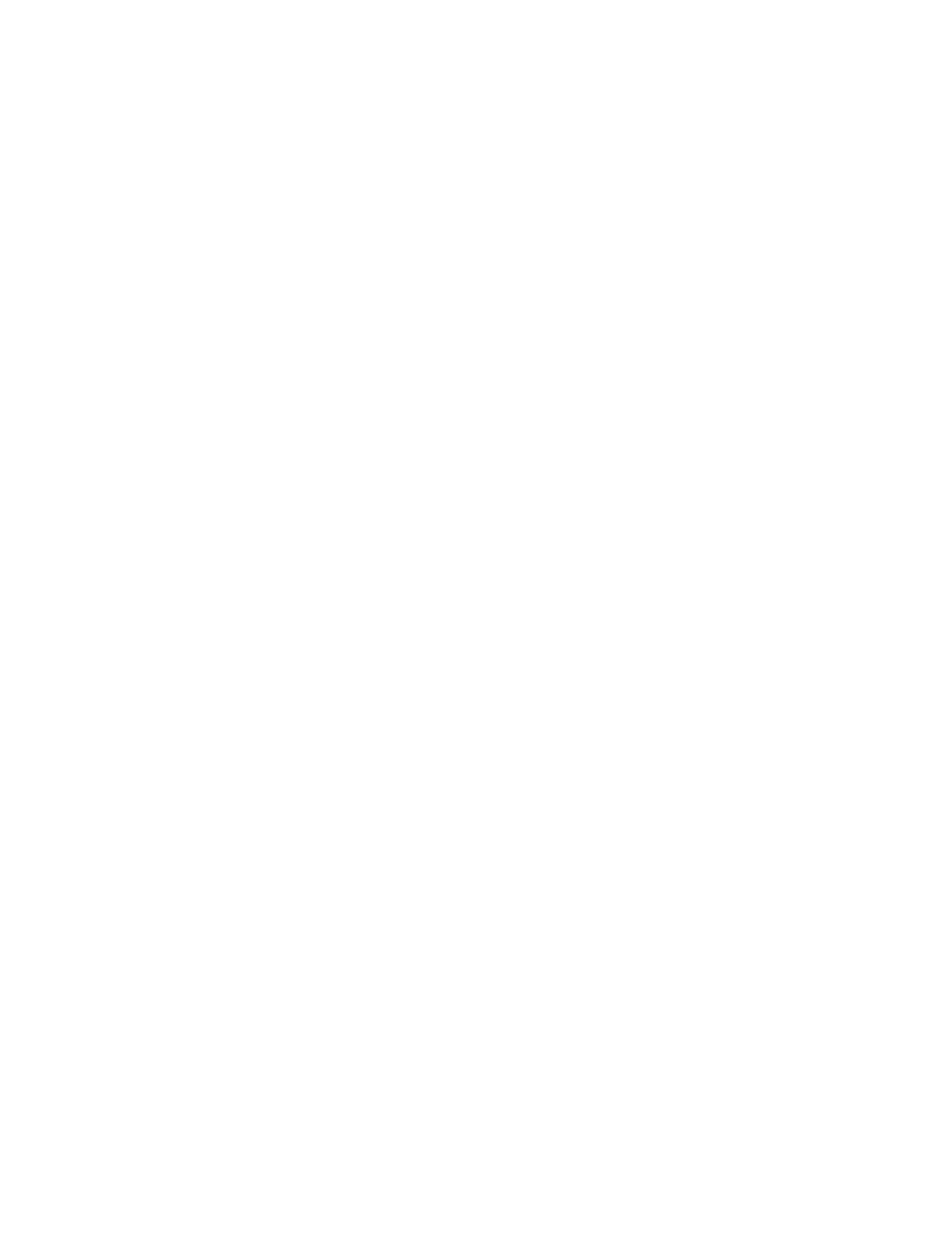

infectious diseases field where it was recognised that it is often impossible to tell early in the treatment phase who is infected with human immunodeficiency virus (HIV) or hepatitis C, so everyone was treated as potentially infected. It was found that this reduces fear and stigma and improved management.

 Universal precautions in the pain field would involve assessing all chronic pain patients for past or present substance abuse and psychiatric illness and providing extra support for those at risk of drug misuse. Similarly, some chronic pain patients have preexisting personality disorders that affect their response to pain and can complicate their pain management. Those identified at risk or who start to exhibit behaviour difficulties may be best managed by a multidisciplinary team consisting of the GP, a pain specialist and a psychiatrist, together with a doctor who has experience in addiction medicine. This may be hard to achieve in reality in our stretched healthcare system. However, there is increasing interest being shown in this field. The Royal Australian College of General Practitioners has established a special interest group in pain management; The Royal Australasian College of Physicians is calling for better services; and some anaesthetists are becoming more involved in this subspecialty.

Requests for extra medication are an opportune time to review the treatment plans of patients with chronic pain (Case study 3). A good relationship between the doctor and the patient will enable a frank discussion to take place. A second opinion from a specialist or pain clinic can be invaluable. Other strategies that may help are:

- see the patient more frequently for a while (eg. weekly to monitor more closely)
- arrange for the pharmacist to dispense the medications daily or weekly
- request urine drug tests as part of the treatment plan to check on use of illicit drugs. (Urine screening tests for opiates will generally not detect low to moderate levels of oxycodone, as morphine is not one of its major metabolites $^{31}$ )
- switching to a methadone or buprenorphine program if there are signs of ongoing opioid drug abuse (as there is more supervision by pharmacists of the consumption of these two medications).

# **Case study 3**

You have inherited a patient, 28 years of age, called Callum, from a colleague. Callum has been on Schedule 8 drugs for the past 6 years after developing osteomyelitis from a compound fracture in his leg. He was discharged from hospital on opioids which your colleague continued to prescribe after the osteomyelitis had resolved. He is now on Oxycontin 80 mg three times per day, MS Contin 100 mg three times per day and pethidine 100 mg/day. He wants you to continue to prescribe this regimen 'because it works'. What do you do?<sup>22</sup>

[See the full article at at www.racgp.org.au/ afp/200406/20040601sim.pdf].

# **Conclusion**

Dealing with prescription abuse requires strategies on how, at times, to say no to patients, having a treatment plan, and adopting a universal precaution approach toward all patients prescribed drugs of addiction (Table 3). It can also help for the clinic staff to develop a policy on

#### Table 3. 10 strategies to prevent misuse of prescription drugs

- 1. Develop a policy for your clinic on requests from new patients for drugs of addiction. Try to ensure that all staff know this policy and agree to implement it (except in very exceptional circumstances)
- 2. Write tamper resistant prescriptions and keep all prescription pads and computer prescription paper under control
- 3. Ongoing prescribing of drugs of addiction (Schedule 8 drugs) requires a permit or authority (depending on jurisdiction). Ensure this is obtained from state health authorities. Reminders to renew time limited permits can be added to the clinic's computer recall system
- 4. Have the telephone number of your state's drugs of dependence unit readily available as they can also provide useful information about permits, treatment programs and legal issues regarding treating drug dependent patients (see Resources)
- 5. Have the telephone number of the Prescription Shopping Information Service readily available (1800 631 181). Register your name with this service
- 6. If unsure what to about a patient's unusual or apparently unreasonable requests for drugs consult with a peer, supervisor or drug and alcohol specialist for advice
- 7. In chronic pain management adopt a 'universal precaution' approach for all patients. This includes taking a brief drug and alcohol history, monitoring for aberrant drug behaviour and recognising that pain and addictive diseases exist as a continuum rather than as two distinct patient groups
- 8. For patients requiring ongoing prescription of drugs of dependence a treatment plan (or care plan) should be developed with the patient. There are invariably complex chronic medical and psychosocial issues involved. Share the management with others if possible, especially mental health workers, chronic pain clinics, and drug and alcohol services in your region
- 9. If things really go wrong, for example you are threatened by the patient, cease the treatment program immediately. The patient-doctor relationship has been violated. Advise your medical defence association, the senior person at the clinic and the police if necessary to protect you and clinic staff. You may suggest another treatment service for the patient if you wish, but you are not required to do so
- 10. If you are the type of doctor who is too 'soft' or gets overwhelmed by patients' requests for drugs then don't start treating drug addicts. Leave it to someone else. It is hard to justify writing a prescription just because the patient wants it. Remember, the coroner and health department holds you responsible for every prescription you write